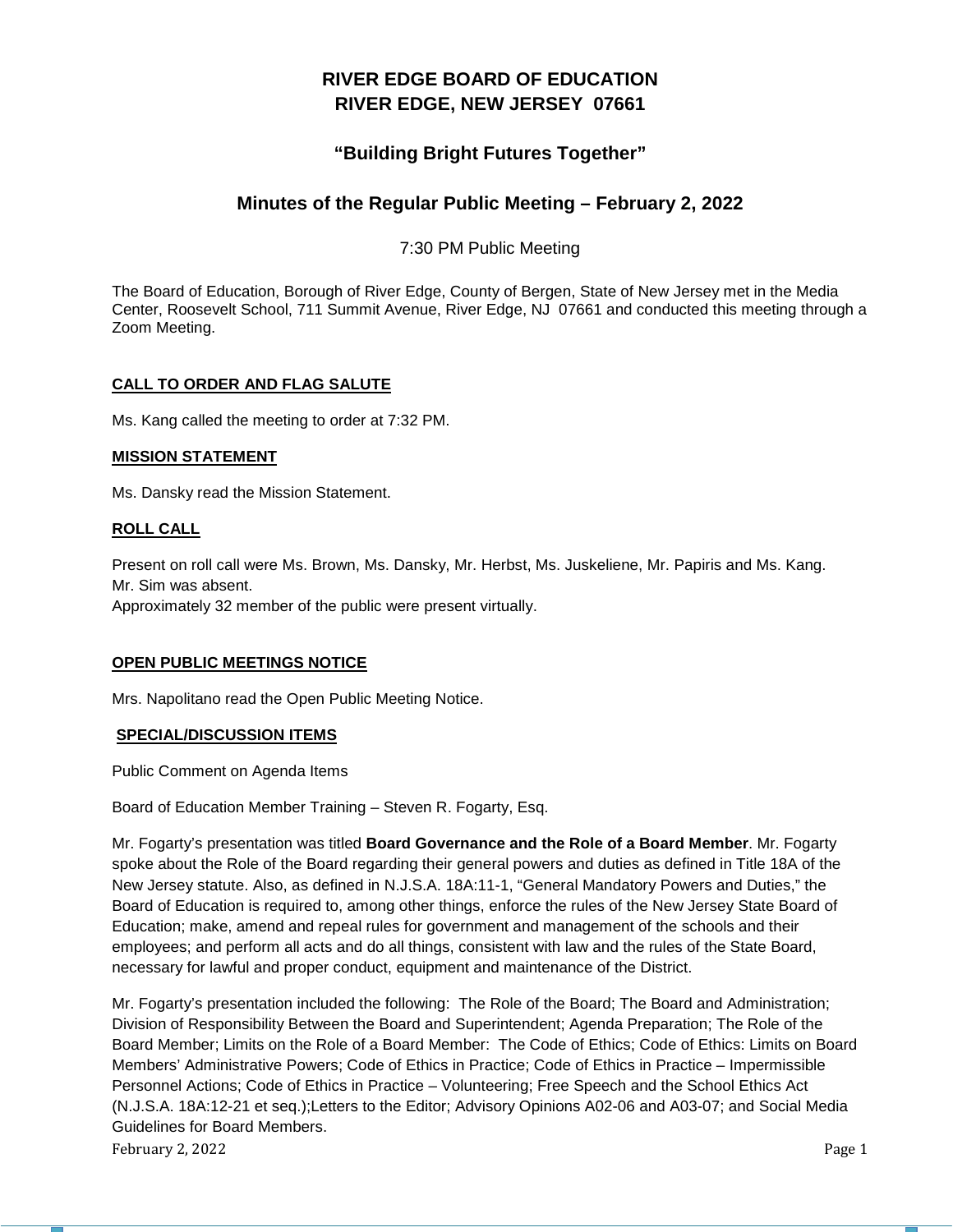#### **REPORTS**

#### **SUPERINTENDENT**

Mrs. Danahy thanked Mr. Fogarty for the staff training he conducted this week regarding social media, OPRA requests, student requests, how to handle emails and more.

Mrs. Danahy had asked the Board of Education to vote on a new logo for our school District. The Board of Eduation, Administration, REEA, PTO and Student Council all voted on the winning logo. Mrs. Danahy thanked Michael for his talent ,effort, time and hard work as a graphic artist. Mrs. Danahy showed the logo with our slogan, "Building Bright Futures."

Mrs. Danahy spoke about Professional Day on February  $3<sup>rd</sup>$ . Teachers will be working on report card benchmarks. Mrs. Danahy and Mr. Werner will be engaging the Technology Department, Art and Library Media Specialists in a STEAM ("Science, Technology, Engineering, Arts and Math") meeting with the hope of capturing the STEAM labs next year. In preparation for this, we are recalibrating where we are and what is new in the field of STEAM and how do we see this program running.

Mr. James will be leading in a lesson study with the Physical Education and Music teachers. The teachers will be planning lessons together which is a very helpful discipline. At a later date, they will teach these lessons where they can also observe each other and co-teach. Music teachers will be working on Diversity and Inclusivity and Physical Education teachers will focus on health and wellness infused into the Physical Education classrooms.

The EDI committee will also be meeting followed by a community meeting. The committee will speak and plan how to invite community into the conversation. Community members have reached out about learning loss regarding data and Mrs. Danahy will be having a community forum about learning loss.

# **PRINCIPAL**

Mr. Henzel stated that Roosevelt School is looking forward to kicking off the Read-a-thon later this month. Students will have their own webpage when they sign up where they can track how long they read. There will also be various incentives along the way with some special surprises as well. Mr. Henzel also spoke about the PDIA parent meetings that took place in each school today that coincide with the beginning of another cycle of PDIA which will be ELA. Mr. Henzel also said that mid-year assessments are being finalized and Mrs. Heitman and he will be meeting with teachers for mid-year SGO review. Mr. Henzel reminded everyone that all individuals should keep off the snow banks; refrain from throwing snow and ice because recess is planned to be outside as much as possible; therefore, students should dress appropriately.

### **BOARD SECRETARY**

Mrs. Napolitano spoke about the Region V items on tonight's agenda for busing bids, contracts and Joint Transportation Agreements. We ensure transportation for member districts in Region V and that is on the agenda also for an additional need for a district.. The Budget calendar has been distributed to all Board of Education members for their review and also the list of upcoming meetings for submission and approval of the budget along with released state aid numbers.

The Special Education Medicaid Initiative (SEMI) waiver is being approved on the agenda this evening. This year, as in the past, there are 18 or less Medicaid eligible classified students and so we will not be applying for monies for medically based services from the state. These funds are at a very discounted rate and very paper labor intensive. Mrs. Napolitano also said that eligible students still receive their services from the school.

February 2, 2022 **Page 2**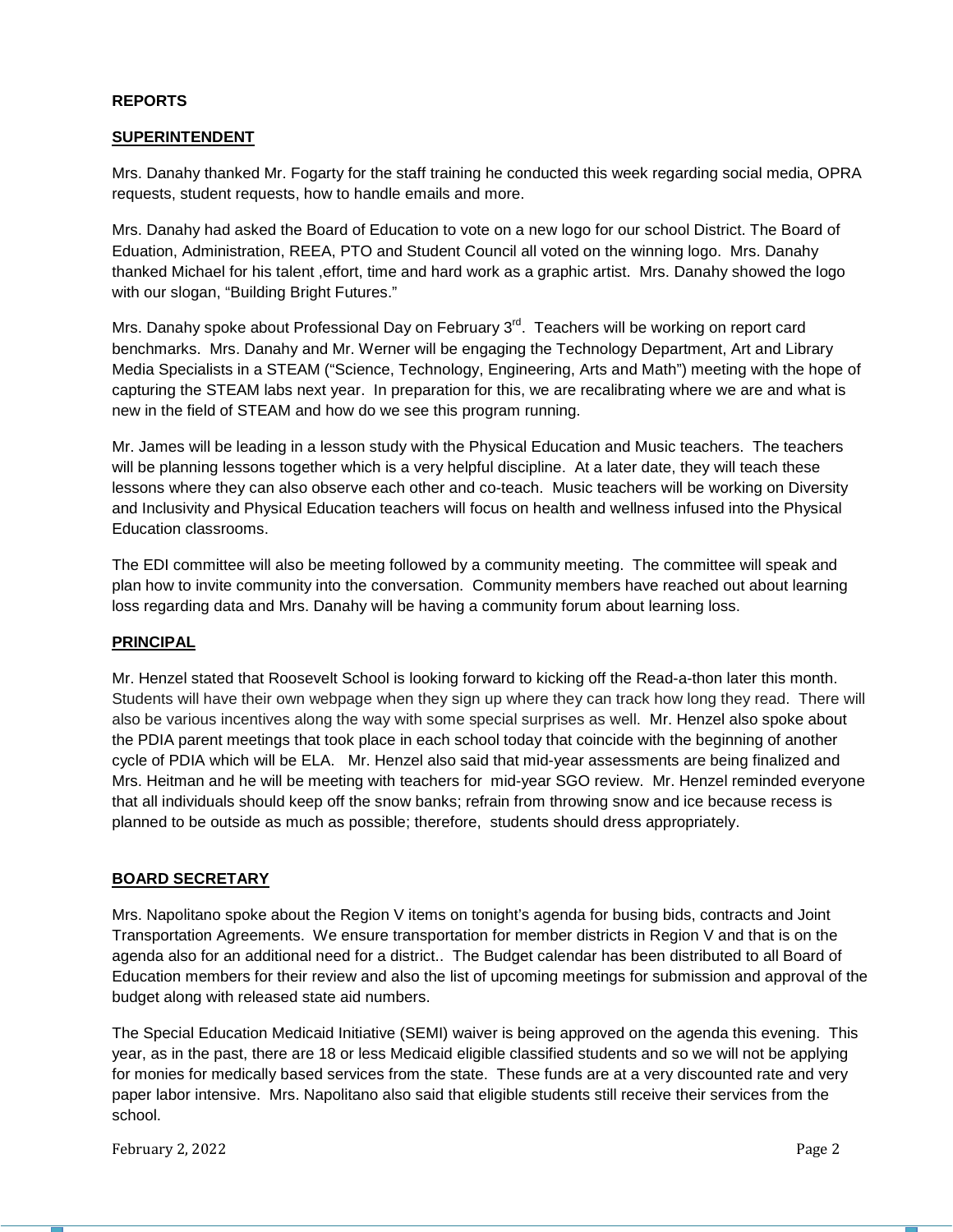The preschool tuition rates are being approved on the agenda this evening as well. The tuition rates have gone up less than 2% each year and are in line with other programs.

Mrs. Napolitano also stated that she will be attending the Association of School Business Officials International Conference in Savannah, Georgia for the next few days and is looking forward to meeting all her fellow Business Administrators from all over. The conference is at no cost to the District and the State is paying for Mrs. Napolitano because she was a past President of Bergen County Association of School Business Officials. Last year, this conference was cancelled due to COVID.

# **PRESIDENT**

Ms. Kang reminded the Board of Education members to register for the upcoming mandated training which will be live and virtual this year in March and April. Ms. Kang also reminded the Board of Education members to complete the financial disclosure forms which are due in April. The Bergen County School Board Association workshop will be held live, on October  $24<sup>th</sup>$  and 25h this year.

# **Committee Reports**

Ms. Kang reported on the Ad Hoc Policy Committee that met on January 24<sup>th</sup> to review several policies that were adopted during the pandemic and need to be revised. The following policies were Policy 1250 Visitors, Policy 5113 Attendance, Absences and Excuses and Policy 6173.1 Remote Learning. All the policies have been reviewed, amended and sent to Mr. Fogarty's office for review. Once the review is completed by Mr. Fogarty's office, the policies will then go before the Board of Education. According to policy updates, all drafts of policies will be posted on the District website, the same day as the Board of Education meeting agenda for the public to view. Ms. Kang said that the Ad Hoc Committee will have their next meeting on February 14th.

# **Pandemic Response Team Report**

Mr. Papiris reported that there was no new guidance to discuss. The Pandemic Response Team also spoke about "test to stay" and how it works. Mr. Papiris said that this does not apply to our school policies or procedures. The protocols that our District have in place allow for students to stay in school more than the "test to stay" would. The Pandemic Response Team also discussed Executive Order 251 which will be expiring. Mr. Papiris also noted that Mrs. Danahy will be putting together a forum for the community with all data regarding learning loss.

# **QSAC**

Mr. Herbst reported that the QSAC committee met January 26th to make sure everything is ready for QSAC's visit on Friday, February 11<sup>th</sup>. Mr. Herbst thanked Mrs. Danahy, Mrs. Napolitano, the Board office staff, the principals and teachers for the District wide effort in gathering all the data in preparation of this visit.

Ms. Dansky reported on the New Jersey School Board Association of Directors meeting and the Bergen County meeting. The New Jersey School Boards Association is looking for a replacement for Dr. Lawrence Feinsod. Ms. Dansky also said the Finance and Facilities Committee will have their next meeting on Tuesday, February 8<sup>th</sup> which will include all principals. The Bergen County meeting was well attended by our Board of Education members. The meeting was virtual and the subject of the meeting was Board of Education and Superintendent Relations.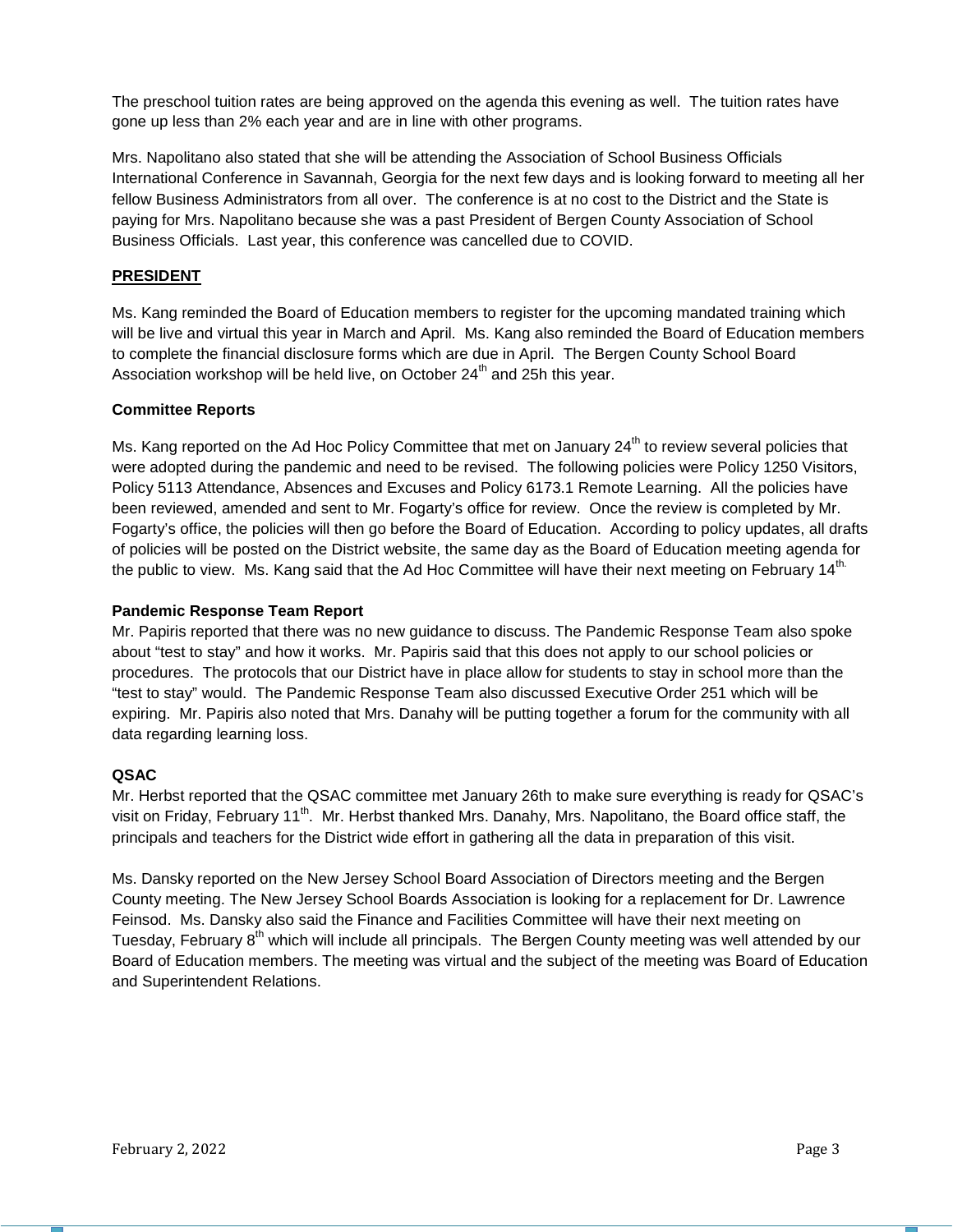#### **MOTIONS TO BE ACTED UPON**

#### **A. ADMINISTRATION/POLICY**

 **1**. That the Board of Education approve the Minutes of January 19, 2022.

#### **Motion by: Mr. Herbst Seconded by: Mr. Papiris**

Ayes: Ms. Dansky, Mr. Herbst, Ms. Juskeliene, Mr. Papiris, Ms. Kang Abstained: Ms. Brown

 **2.** That the Board of Education approve the completion of the following emergency drills:

| <b>School</b>      | <b>Dates</b>                                                    |                                                 |  |
|--------------------|-----------------------------------------------------------------|-------------------------------------------------|--|
| Cherry Hill School | January 19, 2022 Fire Drill                                     | January 25, 2022 Shelter in Place with Movement |  |
| Roosevelt School   | January 13, 2022 Fire Drill<br>January 26, 2022 Lock Down Drill |                                                 |  |

 **3. WHEREAS**, NJAC 6A:23A-5.3 provides that a school district may request a waiver of compliance with respect to the district's participation in the Special Education Medicaid Initiative (SEMI) Program for the 2022 - 2023, and

 **WHEREAS,** the River Edge Board of Education desires to apply for this waiver due to the fact that it projects having fewer than 18 Medicaid eligible classified students.  **NOW THEREFORE BE IT RESOLVED** that the River Edge Board of Education hereby authorized the Chief School Administrator to submit to the Executive County Superintendent of Schools in the County of Bergen an appropriate waiver of the requirements of NJAC 6A23A-5.3 for the 2022-2023 school year.

#### **Motion by: Mr. Papiris Seconded by: Ms. Brown**

Ayes: Ms. Brown, Ms. Dansky, Mr. Herbst, Ms. Juskeliene, Mr. Papiris, Ms. Kang Nays: None

### **B. CURRICULUM/EDUCATION** - None

### **C. BUILDINGS & GROUNDS** - None

#### **D. FINANCE/GRANTS/GIFTS**

 **1.** That the Board of Education establishes the tuition rates per pupil for the 2022 – 2023 school year:

| Integrated Pre-School Program 3 half days per week | \$2,881.50 |
|----------------------------------------------------|------------|
| Integrated Pre-School Program 4 half days per week | \$3,544.50 |

#### **Motion by: Ms. Brown Seconded by: Mr. Papiris**

Ayes: Ms. Brown, Ms. Dansky, Mr. Herbst, Ms. Juskeliene, Mr. Papiris, Ms. Kang Nays: None

February 2, 2022 **Page 4**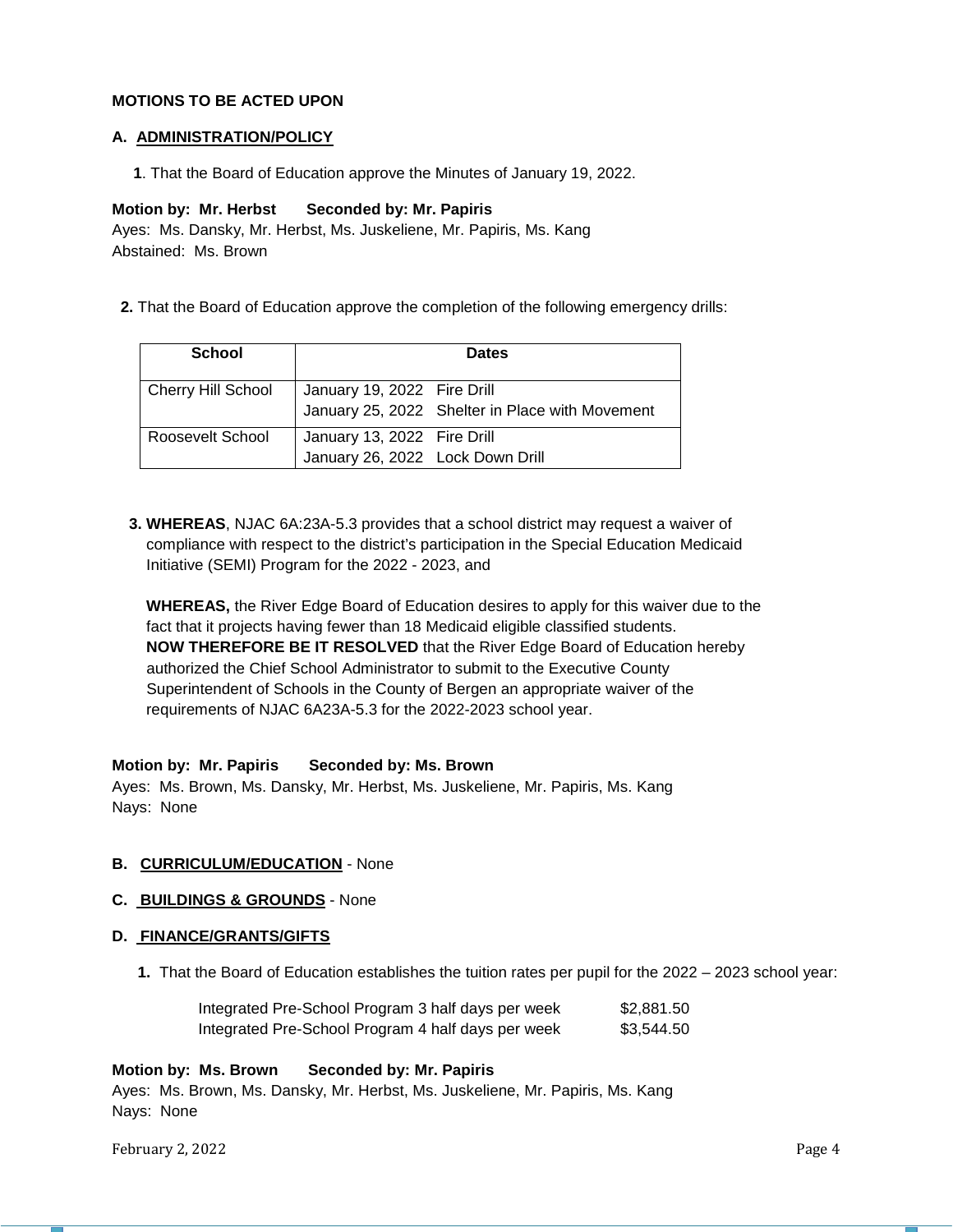# **E. PERSONNEL**

 **1.** That the Board of Education, with the recommendation of the Superintendent, approve professional day requests for the following staff members to attend workshops/conferences as noted and in accordance with appropriate statute:

| <b>Name/Position</b>                                                       | <b>Workshop/Conference</b>                                                                                                         | Date(s)              | Cost to<br><b>District/Including</b><br><b>Mileage</b><br>(not to exceed) |
|----------------------------------------------------------------------------|------------------------------------------------------------------------------------------------------------------------------------|----------------------|---------------------------------------------------------------------------|
| Louise Napolitano<br>Business Administrator/<br><b>Board Secretary</b>     | ASBO International Leadership Conference<br>Savannah, Georgia                                                                      | February 3-4, 2022   | \$0                                                                       |
| Nevin Werner<br>Math & Science Instructional<br>Supervisor & Coach         | New Jersey Student Learning Standards<br>Science Committee<br><b>Virtual Meetings</b>                                              | February 17-18, 2022 | \$0                                                                       |
| Nevin Werner<br>Math & Science Instructional<br>Supervisor & Coach         | <b>Science Advisory Committee Training</b><br>Session                                                                              | March 30, 2022       | \$0                                                                       |
| Risa Louda<br>Speech Therapist<br>Cherry Hill School/<br>New Bridge Center | Speech Language Pathologists: What's New<br>in Technology to Save Time & Accelerate<br><b>Therapy Outcomes</b><br>Virtual Workshop | March 24, 2022       | \$279.00                                                                  |

- **2**.That the Board of Education, with the recommendation of the Superintendent, approve AnneMarie Spiegel for creating NJSLA student preparation materials and for data analysis support for the W.I.N. program at a rate not to exceed \$4,000.
- **3.** That the Board of Education, with the recommendation of the Superintendent, post-approve Jessica Barbo for Home Instruction for a total of eight weeks, to end on or about March 7, 2022, at an hourly rate of \$50.00 per hour not to exceed 10 hours per week.
- **4.** That the Board of Education, with the recommendation of the Superintendent, approve Celine Canizales, River Dell High School student, for a senior internship one day per week as part of a School Sponsored Structured Learning Experience to commence February 3, 2022 through May17, 2022.
- **5.** That the Board of Education, with the recommendation of the Superintendent, approve the following as substitute teachers for the 2021-2022 School Year:

| ChristyAnn Armen       |
|------------------------|
| Jillian Demitriou      |
| Natalie Doornheim      |
| Vanessa Hennig-Roshong |

# **Motion by: Ms. Juskeliene Seconded by: Ms. Dansky**

Ayes: Ms. Brown, Ms. Dansky, Mr. Herbst, Ms. Juskeliene, Mr. Papiris, Ms. Kang Nays: None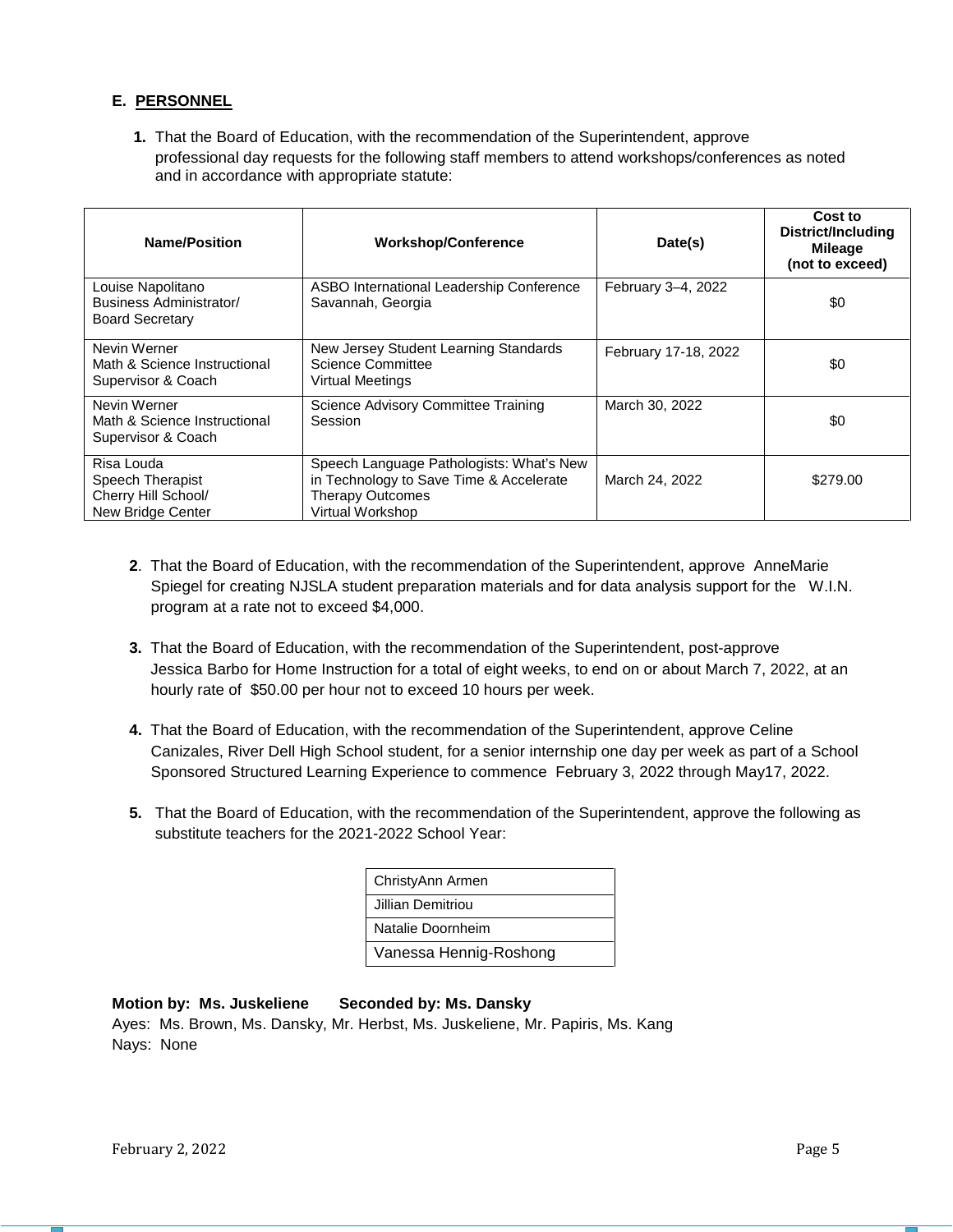**6.** That the Board of Education accept, with regret, the resignation of Joyce Kelleher, Clerical Assistant, effective February 18, 2022.

### **Motion by: Ms. Dansky Seconded by: Mr. Herbst**

Ayes: Ms. Brown, Ms. Dansky, Mr. Herbst, Ms. Juskeliene, Mr. Papiris, Ms. Kang Nays: None

 **7.** That the Board of Education, with the recommendation of the Superintendent, post approve Sharon Fadini for additional hours to provide classroom coverage from February 1, 2022 through February 22, 2022.

# **Motion by: Mr. Herbst Seconded by: Mr. Papiris**

Ayes: Ms. Brown, Ms. Dansky, Mr. Herbst, Ms. Juskeliene, Mr. Papiris, Ms. Kang Nays: None

# **F. RIVER EDGE SPECIAL EDUCATION** - None

### **G. REGION V ADMINISTRATION & TRANSPORTATION**

**1.** That the Board of Education rescind the following Renewal Contract for the 2021 - 2022 school year.

| Route | Transporter         | Per Diem |
|-------|---------------------|----------|
| 2931  | First Student, Inc. | \$413.20 |

 **2.** That the Board of Education post approve the following Renewal Contract for the 2021 – 2022 school year.

| Route | Transporter         | Per Diem |
|-------|---------------------|----------|
| 2931  | First Student, Inc. | \$411.84 |

 **3.** That the Board of Education post approve the following Addendum Contracts for the 2021-2022 school year.

| Route | Transporter                  | Per Diem |
|-------|------------------------------|----------|
| 1899  | <b>Valley Transportation</b> | \$248.59 |
| 2903  | All Points Transportation    | \$474.90 |
| 2970  | Kids Choice Inc.             | \$252.00 |

 **4.** That the Board of Education post approve the following Bid Contracts for the 2021-2022 school year.

|       |                              |          |          | Increase / Decrease                       | Increase / Decrease |
|-------|------------------------------|----------|----------|-------------------------------------------|---------------------|
|       |                              |          | Per Diem | Adjustment cost per   Adjustment cost per |                     |
| Route | Transporter                  | Per Diem | Aide     | Vehicle                                   | Mile                |
| 3025  | <b>Valley Transportation</b> | \$725.00 | \$79.65  | \$725.00                                  | \$2.50              |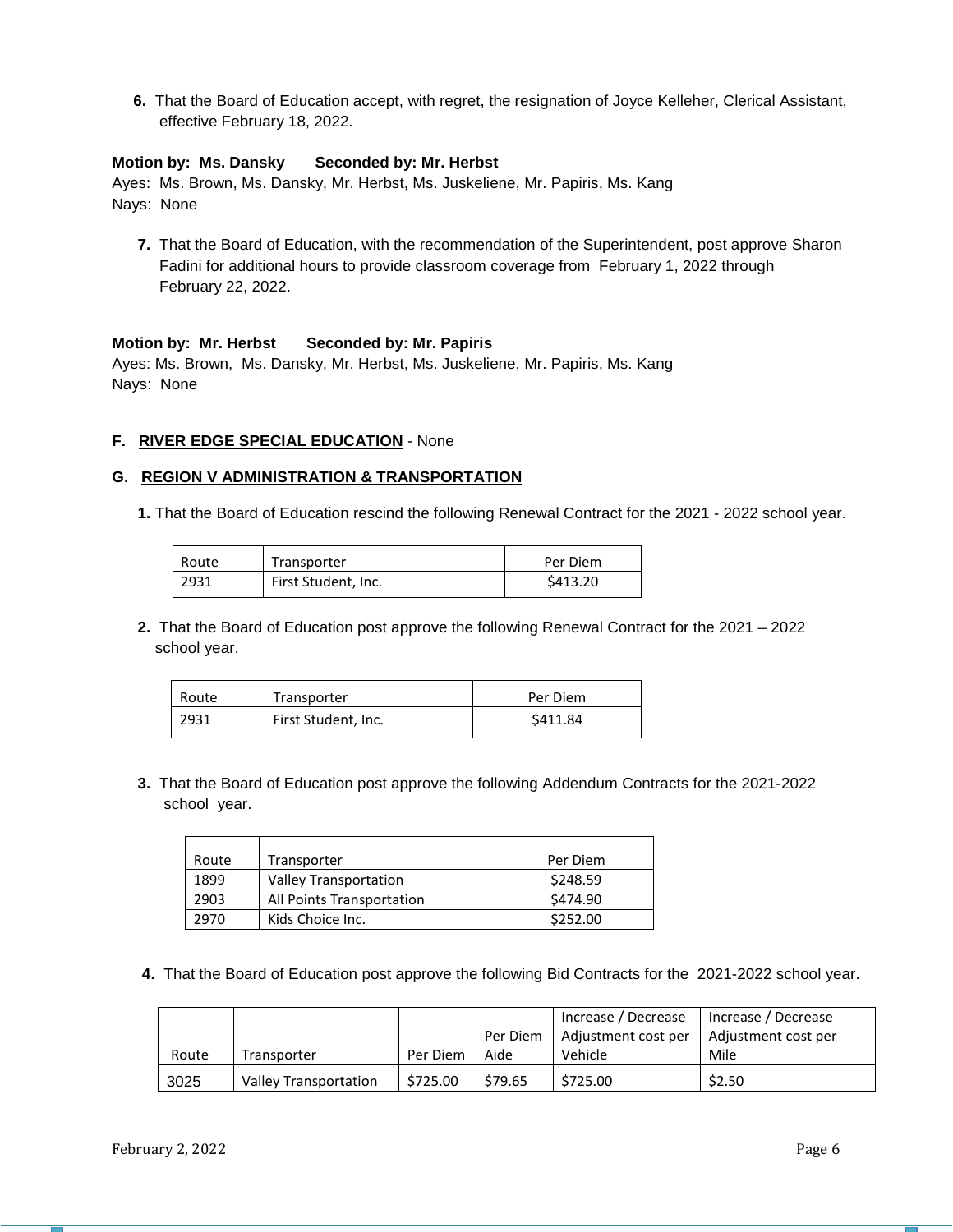- **5.** That the Board of Education approve the 2021-2022 Jointure Transportation Agreement between Bergen County Special Services (Host) and Region V (Joiner).
- **6.** That the Board of Education approve the 2021-2022 Jointure Transportation Agreement between the Leonia Board of Education (Host) and Region V (Joiner).
- **7.** That the Board of Education approve the 2022-2023 Jointure Transportation Agreement between The South Bergen Jointure Commission (Host) and Region V (Joiner).
- **8.** That the Board of Education approve the 2022-2023 Jointure Transportation Agreement between Region V (Host) and The South Bergen Jointure Commission (Joiner).

# **Motion by: Mr. Papiris Seconded by: Ms. Brown**

Ayes: Ms. Brown, Ms. Dansky, Mr. Herbst, Ms. Juskeliene, Mr. Papiris, Ms. Kang Nays: None

# **OLD/NEW BUSINESS**

Mr. Papiris noted that there is a change that is going to take place with security drills. It is now required that all parents will be notified by the end of the day after security drills have taken place in our schools allowing parent and students to speak about these drills at home

Ms. Juskeliene spoke about learning loss and looking into children who excelled during this time of remote learning versus previous years.

### **PUBLIC DISCUSSION**

**Dana Hosey (219 Voorhiis Avenue):** Ms. Hosey had several questions and a comment. What plan does our District have in place if and when Governor Murphy lifts the mandated mask order? Other Districts already have plans in place for this, why does River Edge not have a plan and how long will it take for our children to not have to wear the masks if this happens? Why hasn't the Board of Education tried to put something together so that when this does happen we can move forward? Ms. Hosey also had some concerns regarding the Pandemic Response Team and the committee minutes. Ms. Hosey said that the Pandemic Response Team is diverse as far as the people on the team but it is not diverse in train of thought. Mrs. Danahy and Ms. Kang answered Ms. Hosey's concerns regarding the mask mandate and the Pandemic Response Team.

**Anthony and Taylor Minervini (181 Wales Avenue):** Mrs. Minervini offered an opposing conversation regarding the mask mandates. Everyone has different approaches to the masking and she decided to temporarily home school her children. Mrs. Minervini would like to know if the Board of Education has any information on where the entire community stands on this issue. Everyone shares the same goal of keeping our schools open with minimal disruption. Evidence in election results show that the community is in favor of keeping masks on a while longer. Mrs. Minervini recommends the Board of Education surveys all stakeholders, parent, teachers, staff and administrators on this issue before making a final decision on whether or not to remove the masks.

Mr. Minervini agreed with his wife and added that the pandemic won't end because we declare it to be over but common sense says that fewer masks are going to lead to more exposures; more exposures are going to

February 2, 2022 **Page 7**